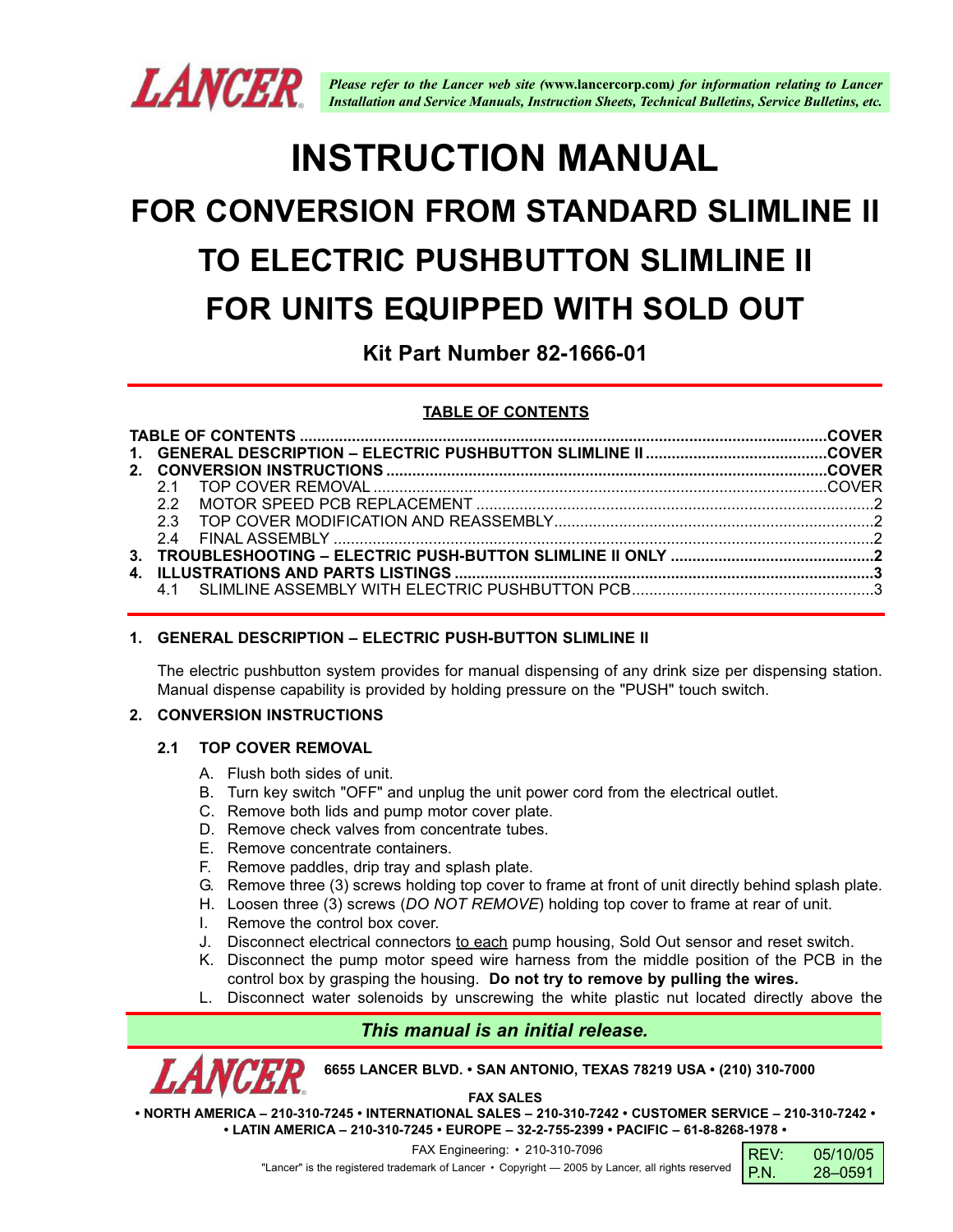solenoid coil.

- M. Lift pump assemblies (along with check valves, solenoid fittings and elbows) out of the top cover and set aside.
- N. Gently lift top cover (PN 54-0047) off of dispensing unit being careful not to tangle the wire leads to the motors or PCB motor assembly.
- O. Lay top cover on flat surface with bottom plate exposed.

### **2.2 MOTOR SPEED PCB REPLACEMENT**

- A. Remove (7) screws that attach the bottom plate to the top cover.
- B. Gently remove bottom plate (PN 05-0438) along with motor speed harness.
- C. Remove motor speed PCB and harness and replace with new motor speed PCB (PN 52-2812). Feed harness through hole previously occupied by flush switch. Mount new PCB with two (2) screws (PN 04-0470).
- D. Fit timer harness (PN 52-2810) into place on bottom plate by pushing grommet into groove in the back of the plate. The 12-pin connector-end goes out of the back of the plate and the 10-pin connector-end feeds through the flush switch hole.

### **2.3 TOP COVER MODIFICATION AND REASSEMBLY**

- A. Remove two (2) front fittings with O-Rings from top cover.
- B. Reinstall long fittings with O-Rings (PN 54-0117) on top cover.
- C. Replace modified bottom plate on top cover and secure with one (1) screw only [out of the original seven (7)] in back center of bottom plate.
- D. Lower control panel assembly (PN 54-0197) into place on the bottom plate, feeding the two harnesses through the rectangular hole in the center of the control panel.
- E. Secure the control panel assembly in place with screws (PN 04-0310) in the front left, front right and back center screw positions.
- F. Connect the electric pushbutton switch, the flush switch harness, the motor speed harness, and the timer harness to the PCB on the mounting plate assembly (PN 82-1668).
- G. Lower the mounting plate assembly into place on the control panel assembly and secure it with screws (PN 04-0625) in the three (3) screw positions.

### **2.4 FINAL ASSEMBLY**

- A. Disconnect and remove sensor sub-assemblies and paddle input harness.
- B. Replace modified top cover assembly on top of unit.
- C. Connect timer harness (refer to Section 3.2 D) to main control PCB assembly where the motor speed/flush and sensor wiring harnesses were connected. [The single connector plugs into two (2) connectors on the main PCB.]
- D. Reconnect electrical connectors to each pump housing, Sold Out sensor and reset switch.
- E. Reconnect water solenoids by screwing the white plastic nuts located directly above the solenoid coils.
- F. Replace the control box cover.
- G. Tighten three (3) screws holding top cover to frame at rear of unit.
- H. Replace three (3) screws holding top cover to frame at front of unit directly behind splash plate area.
- I. Replace drip tray, splash plate and concentrate containers.
- J. Replace check valves in concentrate tubes.
- K. Replace both lids, plug unit power cord in electrical outlet, and turn key switch ON.

### **3. TROUBLESHOOTING – ELECTRIC PUSH-BUTTON SLIMLINE II ONLY**

#### **NOTE**

The same Main Control PCB is used in all Slimline models. Refer to the Slimline Manual for Trouble Shooting the Main Control PCB.

The electric pushbutton system acts like the paddle inputs to a standard Slimline. All of the other inputs and outputs to the main control PCB are the same for both units. The electric pushbutton PCB provides: 1) interconnection for the motor speed PCB to the main control PCB; 2) interconnection for the flush switch to the main control PCB; and 3) power to dispense product. The power source of +12 VDC is taken from the main control PCB. Pressing an electric pushbutton dispense touch switch allows power to start the pump motor to run, the water solenoid to open, and locks out any other selection being made. When the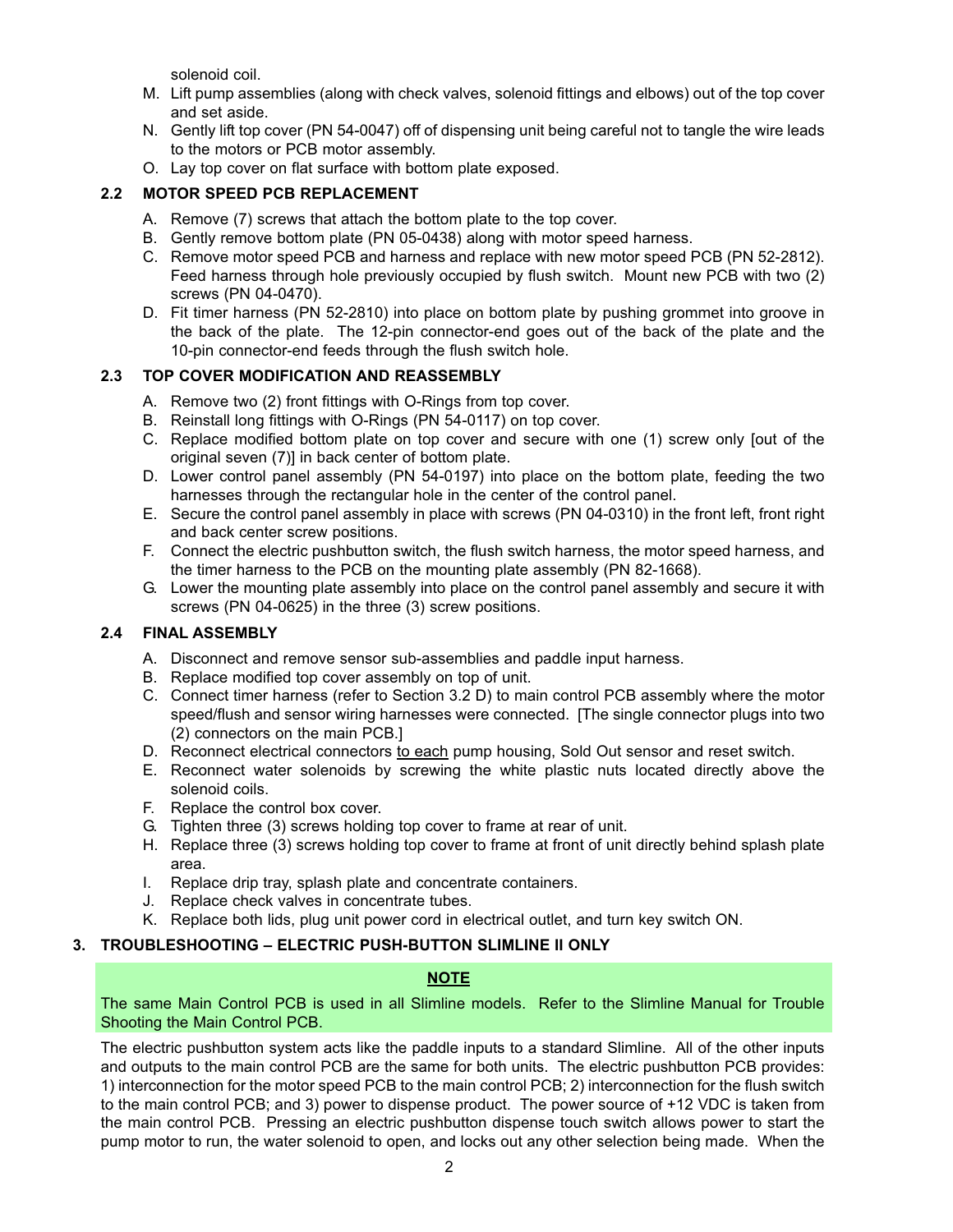pushbutton is released the cycle is complete, the pump motor stops, water solenoid closes, and a new selection can be made. A circuit is provided to prevent an unwanted dispense when power is first supplied by turning the key switch ON. This circuit stops any drink selection for the first 4 seconds after the key switch is turned ON.

|     | <b>TROUBLE</b>                                                                                                      | <b>CAUSE</b>                                                           | <b>REMEDY</b>                                                     |
|-----|---------------------------------------------------------------------------------------------------------------------|------------------------------------------------------------------------|-------------------------------------------------------------------|
| 3.1 | Dispense OK, no flush<br>eitherside.                                                                                | Flush switch connector loose/<br>not connected.                        | Connect flush switch connector to<br>the pushbutton PCB.          |
| 3.2 | Flush OK, no dispense<br>either side (no water<br>and no concentrate).                                              | Front panel touch switch not<br>connected.                             | Connect front panel touch switch<br>to the pushbutton PCB.        |
| 3.3 | Dispense water OK.<br>Concentrate pumps do<br>not run either side.                                                  | Motor speed control PCB not<br>connected to PCB.                       | Connect the motor speed control to<br>the pushbutton PCB.         |
| 3.4 | No dispense water, no<br>concentrate, and no<br>flush. Main control<br>PCB has power. (Red<br>and green lights ON.) | Pushbutton PCB to main control<br>PCB wiring harness not<br>connected. | Connect the pushbutton PCB to main<br>control PCB wiring harness. |

#### **4. ILLUSTRATIONS AND PARTS LISTINGS**

#### **4.1 SLIMLINE ASSEMBLY WITH ELECTRIC PUSHBUTTON PCB**



| <b>ITEM</b> | PART NO. | <b>DESCRIPTION</b>         |
|-------------|----------|----------------------------|
| 1           | 54-0047  | Sub Assy, Top Cover        |
| 2           | 02-0005  | O-Ring                     |
| 3           | 05-0453  | Inlet Fitting, Solenoid    |
| 4           | 05-0510  | Fitting, Front             |
| 5           | 02-0109  | O-Ring                     |
| 6           | 05-0438  | Plate, Bottom              |
| 7           | 04-0470  | Screw                      |
| 8           | 52-2812  | Speed Control, Motor       |
| 9           | 12-0207  | Switch                     |
| 10          | 52-2810  | Timer To PCB Harness       |
| 11          | 04-0310  | Screw                      |
| 12          | 54-0197  | Panel Assy, Control        |
| 13          | 04-0488  | Screw                      |
| 14          | 52-1543  | <b>PCB Assy Pushbutton</b> |
| 15          | 05-0464  | Plate, Mounting            |
| 16          | 52-0736  | Switch Harness, Flush      |
| 17          | 04-0625  | Screw                      |
| 18          | 05-1130  | Plug, Hole                 |